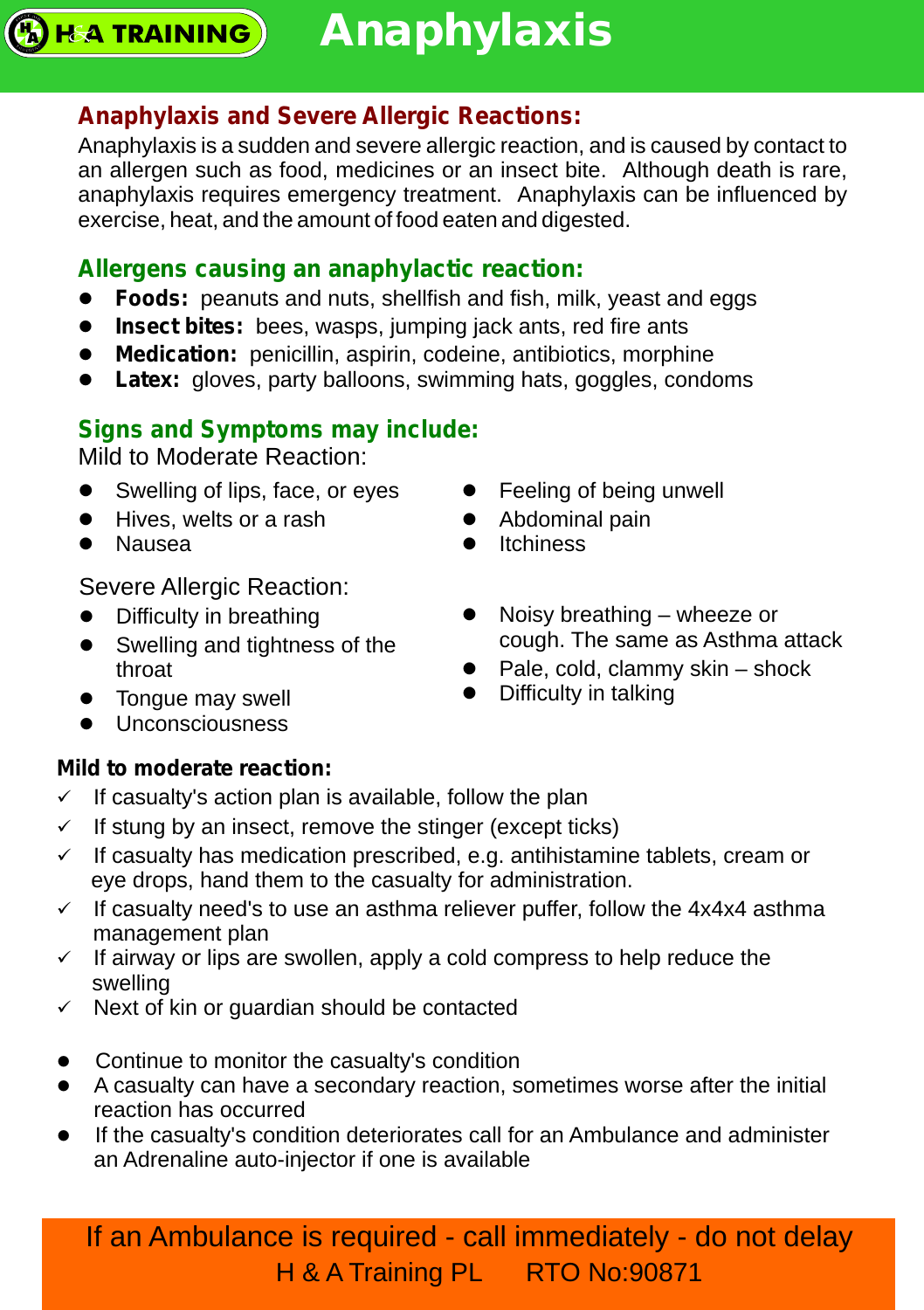**Anaphylaxis**

## **Anaphylactic reaction:**

**H&A TRAINING** 

- $\checkmark$  If the casualty's action management plan is available follow the plan
- $\checkmark$  If the casualty's action management plan is unavailable, follow ASCIA's Management plan
- $\checkmark$  Administer the Adrenaline auto-injector
- $\checkmark$  Call for an Ambulance immediately. This condition is life-threatening
- $\checkmark$  Lay the casualty flat
- $\checkmark$  If the casualty is having breathing difficulties, allow them to sit up. DO NOT ALLOW THE CASUALTY TO STAND
- $\checkmark$  If swelling of the neck occurs, apply a cold compress or ice pack to help reduce the swelling
- $\checkmark$  Contact next of kin or guardian
- *When you call for an Ambulance ensure that you tell them that an*  l *Adrenaline auto-injector has been administered*
- **•** The Adrenaline auto-injector does not treat the reaction, it keeps the *body's systems working until Medical treatment is administered*

#### **Monitor casualty's condition:**

 $\checkmark$  After 5 minutes, if there is no change in the casualty's condition or the casualty's condition deteriorates, and a second Adrenaline auto-injector is available, another dose may be administered

#### **Unsure whether to administer Adrenaline Auto-injector:**

- $\checkmark$  Adrenaline is life saving, and must be administered immediately
- $\checkmark$  By not administering an Adrenaline auto-injector, the casualty's condition will deteriorate and the casualty can die
- $\checkmark$  If the casualty is in cardiac arrest, administer the Adrenaline auto-injector first, and then commence CPR

#### **Adrenaline Auto-injectors:**

Adrenaline auto-injectors are only to be used in an anaphylactic reaction. The Adrenaline (epinephrine) auto-injector:

- $\checkmark$  Shrinks the abnormally wide blood vessels
- $\checkmark$  Makes the heart beat stronger, improving the low blood pressure
- $\checkmark$  Relaxes the lungs, easing the casualty's breathing and wheezing
- $\checkmark$  Helps stop the swelling of the mouth, tongue and lips
- $\checkmark$  Helps stop itchiness, rashes and welts
- Adrenaline auto-injectors have a spring activated needle l
- Administers a pre-measured dose of adrenaline l
- Is single use only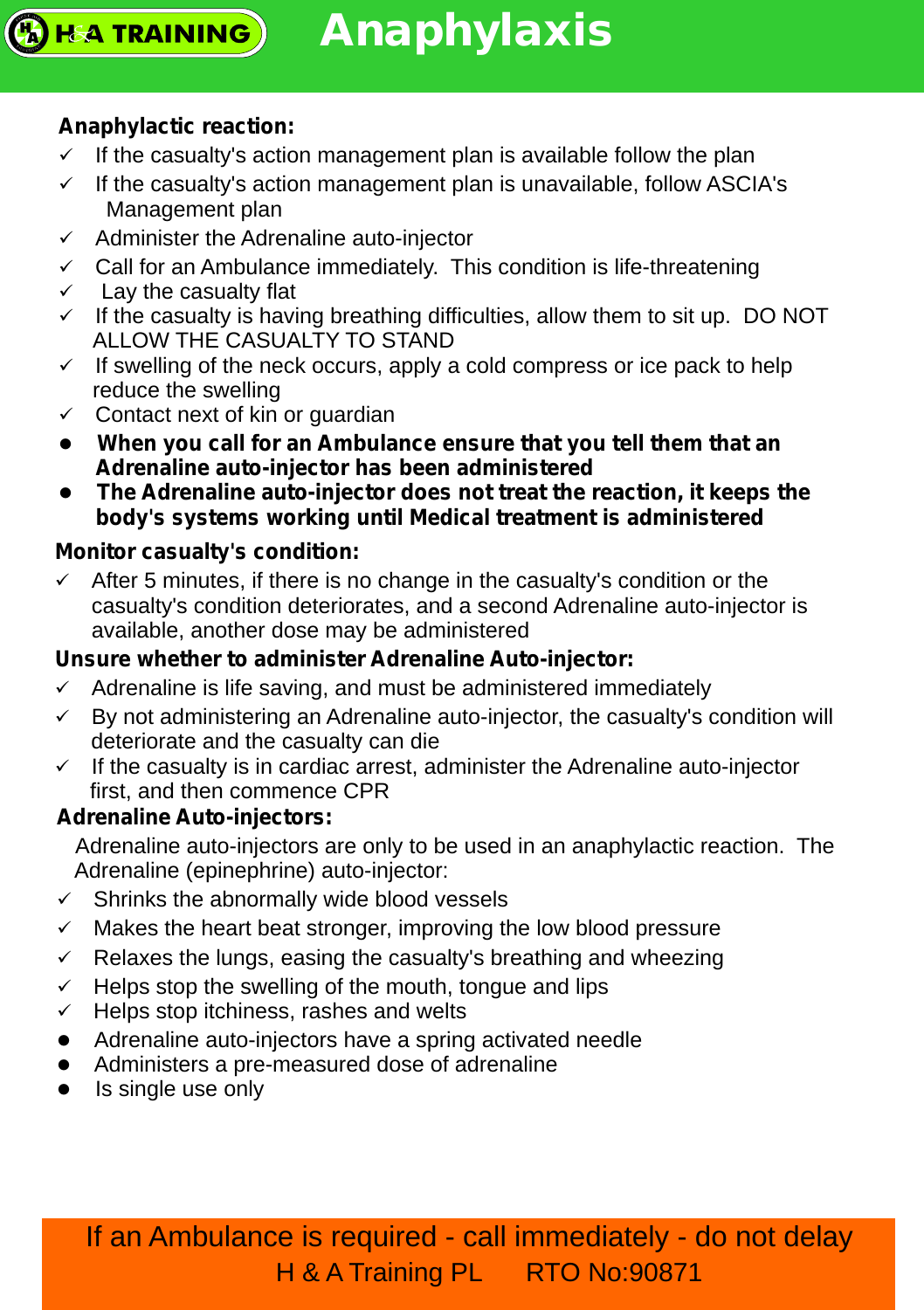#### *There are 2 brands of Adrenaline auto-injector.*

 $\bullet$  Epi-Pen

**H&A TRAINING** 

- $\bullet$  Anapen
- $\checkmark$  Epi-Pen ✓ Anapen
- $\checkmark$  Epi-Pen Jr üAnapen Jr

#### ● Before using an Adrenaline auto-injector, you should

- $\checkmark$  Check the expiry date on the auto-injector
- $\checkmark$  Check the auto-injector has not been fired
- $\checkmark$  Check the colour of the liquid in the viewing window
- l**When it is not recommended to use an Adrenaline auto-injector:**
	- $\mathsf{\times}$  If the auto-injector is out of date
	- $\mathsf{\times}$  If the liquid is cloudy or not clear in colour
	- X You can see sediment floating in the liquid through the viewing window
	- $\mathsf{\times}$  If the auto-injector has been fired
	- $\mathsf{\times}$  If the auto-injector has been stored in bright light
	- $\boldsymbol{\times}$  If the auto-injector has been stored in the fridge or freezer

#### l*Possible side effects may include:*

- $\checkmark$  Increased heart rate
- ü Weakness
- $\checkmark$  Difficulty in breathing
- $\checkmark$  Tremors ✓ Tremors<br>✓ Headache
- $\checkmark$  Shortness of breath
- 

ü Dizziness

 $\checkmark$  Restlessness or anxiety

These side effects may not occur. If they do occur, they are usually only minor and affect the casualty for a short period of time.

## **How to administer an Anapen or Anapen Jr**

Pull off black needle shield

Pull off grey safety cap from red end and place needle end against outer thigh.

Press red button so it clicks

Hold for 10 seconds. Remove Anapen and Do Not touch needle. Massage injection site for 10 seconds